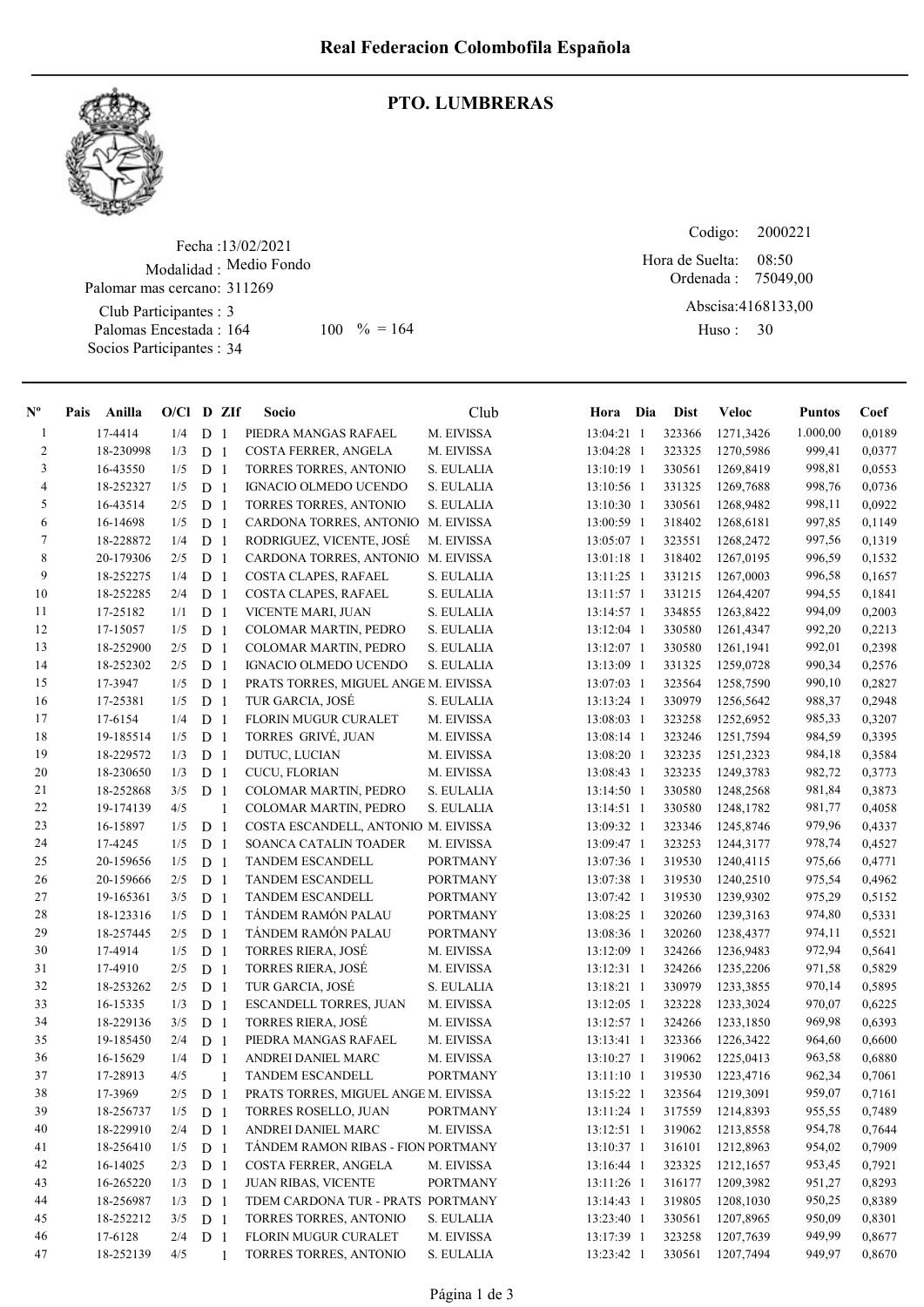## PTO. LUMBRERAS 200022104 13/02/2021

| $\mathbf{N}^{\mathbf{o}}$ | Pais | Anilla               | $O/C1$ D ZIf |                |                | Socio                                      | Club                     | Hora Dia                   | <b>Dist</b>      | <b>Veloc</b>         | <b>Puntos</b>    | Coef             |
|---------------------------|------|----------------------|--------------|----------------|----------------|--------------------------------------------|--------------------------|----------------------------|------------------|----------------------|------------------|------------------|
| 48                        |      | 16-43234             | 3/5          | D <sub>1</sub> |                | TUR GARCIA, JOSÉ                           | S. EULALIA               | 13:24:14 1                 | 330979           | 1206,9248            | 949,33           | 0,8843           |
| 49                        |      | 18-257440            | 3/5          | D <sub>1</sub> |                | TÁNDEM RAMÓN PALAU                         | <b>PORTMANY</b>          | 13:15:23 1                 | 320260           | 1206,7826            | 949,21           | 0,9329           |
| 50                        |      | 19-174884            | 3/5          | D <sub>1</sub> |                | IGNACIO OLMEDO UCENDO                      | S. EULALIA               | 13:24:35 1                 | 331325           | 1206,6464            | 949,11           | 0,9202           |
| 51                        |      | 19-174678            | 1/3          | D <sub>1</sub> |                | TÁNDEM ANTONIO, CAROLINA B. EULALIA        |                          | 13:26:15 1                 | 333285           | 1206,4615            | 948,96           | 0,9331           |
| 52                        |      | 18-231491            | 2/3          | D <sub>1</sub> |                | TDEM CARDONA TUR - PRATS PORTMANY          |                          | 13:15:10 1                 | 319805           | 1206,0528            | 948,64           | 0,9915           |
| 53                        |      | 17-25218             | 4/5          |                | $\overline{1}$ | TUR GARCIA, JOSÉ                           | S. EULALIA               | 13:25:17 1                 | 330979           | 1202,3212            | 945,70           | 0,9764           |
| 54                        |      | 18-230398            | 1/4          | D <sub>1</sub> |                | VALERO TORRES, GERMAN                      | M. EIVISSA               | 13:19:04 1                 | 323228           | 1201,2934            | 944,90           | 1,0187           |
| 55                        |      | 18-257135            | 1/4          | D <sub>1</sub> |                | CIORNEI FLORIN - PETRU                     | <b>PORTMANY</b>          | 13:19:44 1                 | 323231           | 1198,3354            | 942,57           | 1,0375           |
| 56                        |      | 17-4143              | 2/5          | D <sub>1</sub> |                | SOANCA CATALIN TOADER                      | M. EIVISSA               | 13:19:53 1                 | 323253           | 1197,7509            | 942,11           | 1,0563           |
| 57                        |      | 19-185512            | 2/5          | D <sub>1</sub> |                | TORRES GRIVÉ, JUAN                         | M. EIVISSA               | 13:19:53 1                 | 323246           | 1197,7249            | 942,09           | 1,0752           |
| 58                        |      | 19-166427            | 2/4          | D <sub>1</sub> |                | CIORNEI FLORIN - PETRU                     | <b>PORTMANY</b>          | 13:19:53 1                 | 323231           | 1197,6694            | 942,05           | 1,0941           |
| 59                        |      | 18-229096            | 3/5          | D <sub>1</sub> |                | CARDONA TORRES, ANTONIO M. EIVISSA         |                          | 13:16:01 1                 | 318402           | 1196,9250            | 941,46           | 1,1299           |
| 60                        |      | 17-4131              | 3/5          | D <sub>1</sub> |                | SOANCA CATALIN TOADER                      | M. EIVISSA               | 13:20:06 1                 | 323253           | 1196,7901            | 941,35           | 1,1318           |
| 61                        |      | 18-230818            | 3/5          | D <sub>1</sub> |                | TORRES GRIVÉ, JUAN                         | M. EIVISSA               | 13:20:08 1                 | 323246           | 1196,6165            | 941,22           | 1,1507           |
| 62                        |      | 18-256425            | 2/5          | D <sub>1</sub> |                | TÁNDEM RAMON RIBAS - FION PORTMANY         |                          | 13:14:11 1                 | 316101           | 1196,5214            | 941,14           | 1,1960           |
| 63                        |      | 18-256570            | 1/3          | D <sub>1</sub> |                | PRATS FERRER, JUAN                         | <b>PORTMANY</b>          | 13:15:43 1                 | 317826           | 1196,1086            | 940,82           | 1,2087           |
| 64                        |      | 18-230612            | 2/3          | D <sub>1</sub> |                | CUCU, FLORIAN                              | M. EIVISSA               | 13:20:33 1                 | 323235           | 1194,7330            | 939,74           | 1,2073           |
| 65                        |      | 16-13944             | 2/5          | D <sub>1</sub> |                | COSTA ESCANDELL, ANTONIO M. EIVISSA        |                          | 13:20:59 1                 | 323346           | 1193,2321            | 938,56           | 1,2258           |
| 66                        |      | 18-228981            | 3/5          | D <sub>1</sub> |                | PRATS TORRES, MIGUEL ANGE M. EIVISSA       |                          | 13:21:31 1                 | 323564           | 1191,6911            | 937,34           | 1,2438           |
| 67                        |      | 19-187192            | 4/5          |                | 1              | TORRES GRIVÉ, JUAN                         | M. EIVISSA               | 13:21:23 1                 | 323246           | 1191,1048            | 936,88           | 1,2639           |
| 68                        |      | 18-229636            | 4/5          |                | 1              | SOANCA CATALIN TOADER                      | M. EIVISSA               | 13:23:02 1                 | 323253           | 1183,9324            | 931,24           | 1,2827           |
| 69                        |      | 19-165401            | 1/2          | D <sub>1</sub> |                | PEREZ FUENTES, JAVIER                      | <b>PORTMANY</b>          | 13:13:54 1                 | 311269           | 1179,4960            | 927,75           | 1,3517           |
| 70                        |      | 18-229526            | 2/3          | D <sub>1</sub> |                | DUTUC, LUCIAN                              | M. EIVISSA               | 13:24:51 1                 | 323235           | 1176,0415            | 925,03           | 1,3205           |
| 71                        |      | 18-257495            | 4/5          |                | -1             | TÁNDEM RAMÓN PALAU                         | <b>PORTMANY</b>          | 13:22:23 1                 | 320260           | 1175,7694            | 924,82           | 1,3518           |
| 72                        |      | 18-230506            | 3/4          | D <sub>1</sub> |                | FLORIN MUGUR CURALET                       | M. EIVISSA               | 13:25:05 1                 | 323258           | 1175,1275            | 924,31           | 1,3581           |
| 73                        |      | 18-252153            | 5/5          |                | $\overline{1}$ | TORRES TORRES, ANTONIO                     | S. EULALIA               | 13:33:33 1                 | 330561           | 1165,7944            | 916,97           | 1,3466           |
| 74                        |      | 17-5564              | 3/3          | D <sub>1</sub> |                | COSTA FERRER, ANGELA                       | M. EIVISSA               | 13:30:36 1                 | 323325           | 1152,2630            | 906,33           | 1,3956           |
| 75                        |      | 18-256616            | 2/5          | D <sub>1</sub> |                | TORRES ROSELLO, JUAN                       | <b>PORTMANY</b>          | 13:26:10 1                 | 317559           | 1149,8817            | 904,46           | 1,4401           |
| 76                        |      | 19-166994            | 1/3          | D <sub>1</sub> |                | PORTAS PRATS, ANTONIO                      | <b>PORTMANY</b>          | 13:25:42 1                 | 316618           | 1148,4149            | 903,30           | 1,4636           |
| 77                        |      | 18-256373            | 3/5          | D <sub>1</sub> |                | TÁNDEM RAMON RIBAS - FION PORTMANY         |                          | 13:25:48 1                 | 316101           | 1146,1240            | 901,50           | 1,4853           |
| 78                        |      | 17-29039             | 4/5          |                | $\mathbf{1}$   | TÁNDEM RAMON RIBAS - FION PORTMANY         |                          | 13:26:17 1                 | 316101           | 1144,1190            | 899,92           | 1,5046           |
| 79                        |      | 15-39011             | 4/5          |                | 1              | CARDONA TORRES, ANTONIO M. EIVISSA         |                          | 13:28:26 1                 | 318402           | 1143,5484            | 899,48           | 1,5129           |
| 80                        |      | 18-230300            | 5/5          |                | 1              | CARDONA TORRES, ANTONIO M. EIVISSA         |                          | 13:29:58 1                 | 318402           | 1137,2854            | 894,55           | 1,5320           |
| 81                        |      | 18-252965            | 5/5          |                | 1              | COLOMAR MARTIN, PEDRO                      | S. EULALIA               | 13:43:26 1                 | 330580           | 1126,5932            | 886,14           | 1,4940           |
| 82                        |      | 17-25919             | 2/4          | D <sub>1</sub> |                | RODRIGUEZ, VICENTE, JOSÉ                   | M. EIVISSA               | 13:38:25 1                 | 323551           | 1121,8180            | 882,38           | 1,5454           |
| 83                        |      | 18-257436            | 5/5          |                | 1              | TÁNDEM RAMÓN PALAU                         | <b>PORTMANY</b>          | 13:40:02 1                 | 320260           | 1104,2179            | 868,54           | 1,5803           |
| 84                        |      | 17-29621             | 2/2          | D <sub>1</sub> |                | PEREZ FUENTES, JAVIER                      | <b>PORTMANY</b>          | 13:34:02 1                 | 311269           | 1095,8890            | 861,99           | 1,6455           |
| 85                        |      | 18-230647            | 3/3          | D <sub>1</sub> |                | CUCU, FLORIAN                              | M. EIVISSA               | 14:01:46 1                 | 323235           | 1036,7850            | 815,50           | 1,6035           |
| 86                        |      | 18-230128            | 2/4          | D <sub>1</sub> |                | VALERO TORRES, GERMAN                      | M. EIVISSA               | 14:02:48 1                 | 323228           | 1033,3376            | 812,79           | 1,6224           |
| 87                        |      | 18-229437            | 3/4          | D <sub>1</sub> |                | PIEDRA MANGAS RAFAEL                       | M. EIVISSA               | 14:04:49 1                 | 323366           | 1027,1565            | 807,92           | 1,6405           |
| 88                        |      | 18-230225            | 3/4          | D <sub>1</sub> |                | RODRIGUEZ, VICENTE, JOSÉ                   | M. EIVISSA               | 14:06:46 1                 | 323551           | 1021,4174            | 803,41           | 1,6584           |
| 89                        |      | 19-185263            | 4/4          |                | 1              | FLORIN MUGUR CURALET                       | M. EIVISSA               | 14:11:18 1                 | 323258           | 1006,0940            | 791,36           | 1,6788           |
| 90<br>91                  |      | 17-4575<br>18-229452 | 3/4<br>4/4   | D <sub>1</sub> | 1              | ANDREI DANIEL MARC<br>PIEDRA MANGAS RAFAEL | M. EIVISSA<br>M. EIVISSA | $14:11:11$ 1<br>14:16:43 1 | 319062<br>323366 | 993,3953<br>989,7444 | 781,37<br>778,50 | 1,7200<br>1,7159 |
| 92                        |      | 18-229711            | 1/4          | D <sub>1</sub> |                | RAMIREZ ROLDAN, JUAN FCO. M. EIVISSA       |                          | 14:16:47 1                 | 323248           | 989,1814             | 778,06           | 1,7354           |
| 93                        |      | 17-29025             | 5/5          |                | -1             | TÁNDEM RAMON RIBAS - FION PORTMANY         |                          | 14:19:54 1                 | 316101           | 958,1722             | 753,66           | 1,7940           |
| 94                        |      | 17-28818             | 5/5          |                |                | TANDEM ESCANDELL                           | <b>PORTMANY</b>          | 14:25:02 1                 | 319530           | 953,7260             | 750,17           | 1,7938           |
| 95                        |      | 18-231424            | 2/3          | D <sub>1</sub> |                | <b>JUAN RIBAS, VICENTE</b>                 | <b>PORTMANY</b>          | 14:35:56 1                 | 316177           | 913,9825             | 718,91           | 1,8321           |
| 96                        |      | 14-15362             | 3/5          | D <sub>1</sub> |                | COSTA ESCANDELL, ANTONIO M. EIVISSA        |                          | 14:43:53 1                 | 323346           | 913,7079             | 718,69           | 1,8103           |
| 97                        |      | 17-4945              | 4/5          |                | 1              | <b>TORRES RIERA, JOSÉ</b>                  | M. EIVISSA               | 14:53:07 1                 | 324266           | 893,0078             | 702,41           | 1,8240           |
| 98                        |      | 18-230116            | 3/4          | D <sub>1</sub> |                | VALERO TORRES, GERMAN                      | M. EIVISSA               | 14:52:41 1                 | 323228           | 891,2127             | 701,00           | 1,8487           |
| 99                        |      | 16-13952             | 4/5          |                | $\mathbf{1}$   | COSTA ESCANDELL, ANTONIO M. EIVISSA        |                          | 14:57:31 1                 | 323346           | 879,8132             | 692,03           | 1,8669           |
| 100                       |      | 17-29792             | 2/3          | D <sub>1</sub> |                | PRATS FERRER, JUAN                         | <b>PORTMANY</b>          | 14:51:30 1                 | 317826           | 879,1867             | 691,54           | 1,9185           |
| 101                       |      | 18-256292            | 1/4          | D <sub>1</sub> |                | RIBAS RIBAS, DANIEL                        | <b>PORTMANY</b>          | 14:56:36 1                 | 314566           | 858,0633             | 674,92           | 1,9578           |
| 102                       |      | 18-256261            | 2/4          | D <sub>1</sub> |                | RIBAS RIBAS, DANIEL                        | <b>PORTMANY</b>          | 14:56:38 1                 | 314566           | 857,9853             | 674,86           | 1,9772           |
| 103                       |      | 17-29934             | 3/3          | D <sub>1</sub> |                | TDEM CARDONA TUR - PRATS PORTMANY          |                          | 15:12:51 1                 | 319805           | 835,3272             | 657,04           | 1,9638           |
| 104                       |      | 18-252637            | 2/3          | D <sub>1</sub> |                | TÁNDEM ANTONIO, CAROLINA B. EULALIA        |                          | 15:40:58 1                 | 333285           | 810,9782             | 637,89           | 1,9027           |
| 105                       |      | 18-259640            | 3/4          | D <sub>1</sub> |                | CIORNEI FLORIN - PETRU                     | <b>PORTMANY</b>          | 15:40:45 1                 | 323231           | 786,9288             | 618,97           | 1,9808           |
| 106                       |      | 18-256727            | 3/5          | D <sub>1</sub> |                | TORRES ROSELLO, JUAN                       | <b>PORTMANY</b>          | 15:40:05 1                 | 317559           | 774,3768             | 609,10           | 2,0353           |
| 107                       |      | 17-29353             | 3/3          | D <sub>1</sub> |                | <b>JUAN RIBAS, VICENTE</b>                 | <b>PORTMANY</b>          | 15:40:49 1                 | 316177           | 769,6304             | 605,36           | 2,0635           |
| 108                       |      | 18-252656            | 3/3          | D <sub>1</sub> |                | TÁNDEM ANTONIO, CAROLINA B. EULALIA        |                          | 16:04:02 1                 | 333285           | 767,8788             | 603,99           | 1,9759           |
| 109                       |      | 18-256300            | 3/4          | D <sub>1</sub> |                | RIBAS RIBAS, DANIEL                        | <b>PORTMANY</b>          | 15:54:22 1                 | 314566           | 741,2599             | 583,05           | 2,1129           |
| 110                       |      | 19-186817            | 2/3          | D <sub>1</sub> |                | <b>ESCANDELL TORRES, JUAN</b>              | M. EIVISSA               | 16:10:24 1                 | 323228           | 733,9419             | 577,29           | 2,0751           |
| 111                       |      | 18-230124            | 4/4          |                | 1              | VALERO TORRES, GERMAN                      | M. EIVISSA               | 16:29:19 1                 | 323228           | 703,7149             | 553,52           | 2,0940           |
| 112                       |      | 17-30197             | 4/4          |                | $\mathbf{1}$   | CIORNEI FLORIN - PETRU                     | <b>PORTMANY</b>          | 17:01:06 1                 | 323231           | 658,1776             | 517,70           | 2,1128           |
| 113                       |      | 18-257729            | 2/3          | D <sub>1</sub> |                | PORTAS PRATS, ANTONIO                      | <b>PORTMANY</b>          | 16:51:29 1                 | 316618           | 657,5887             | 517,23           | 2,1762           |
| 114                       |      | 17-6181              | 4/5          |                | $\mathbf{1}$   | PRATS TORRES, MIGUEL ANGE M. EIVISSA       |                          | 17:07:14 1                 | 323564           | 650,7287             | 511,84           | 2,1483           |